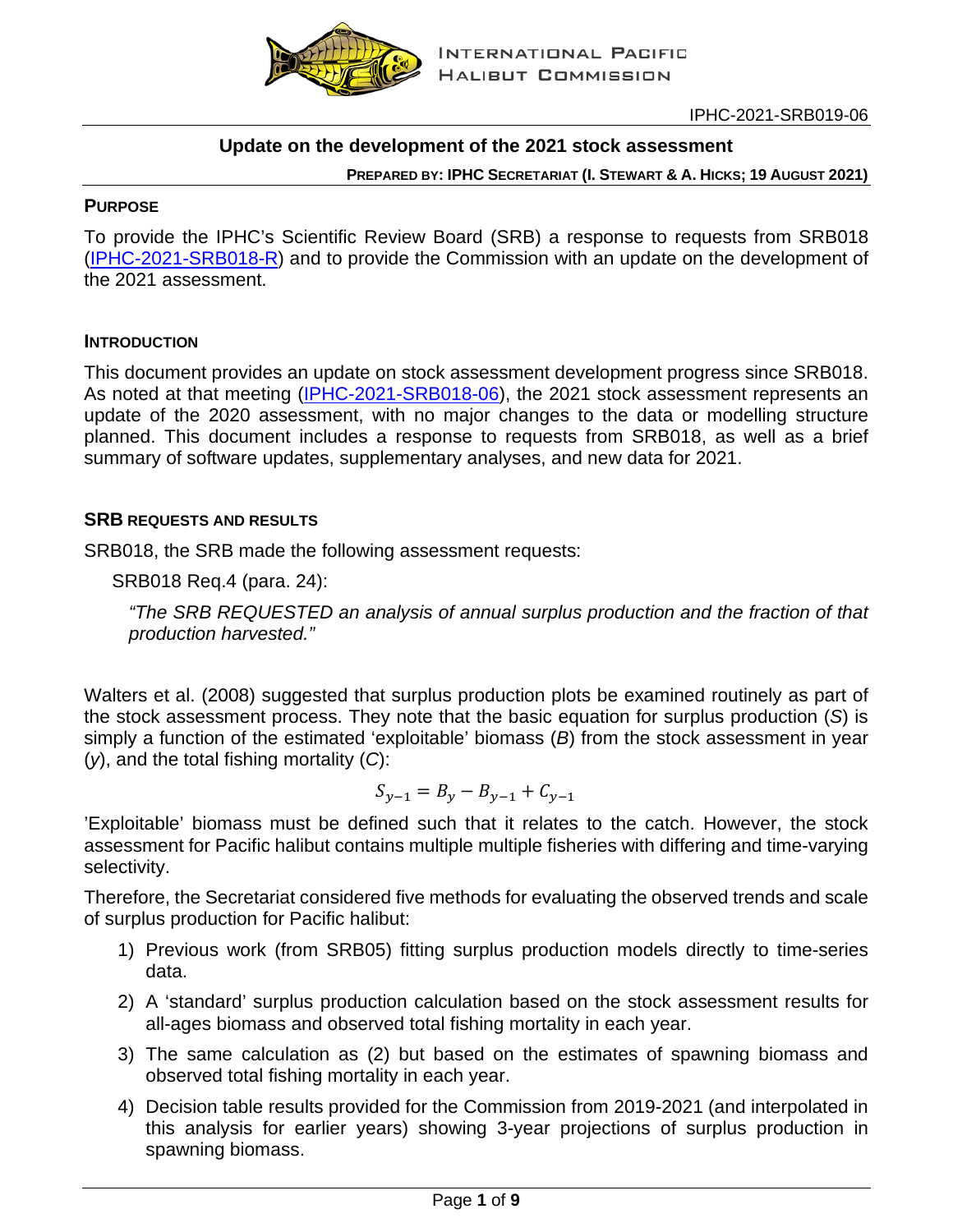5) A model-free 'empirical harvest rate' calculation that has been provided to the Commission for evaluation each year beginning with the 2017 assessment.

Each of these methods and associated results are discussed below.

# *1. Fitting surplus production models*

During 2014, the Secretariat explored a variety of alternative stock assessment models including Virtual Population Analysis (VPA), and classical surplus production models including Pella-Tomlinson, Schaefer, and Fox parameterizations. Results highlighted several important aspects of the Pacific halibut population dynamics and data that were not conducive to the use of these models. Particularly important is the relationship between biomass and surplus production: for Pacific halibut the largest estimated increase in yield (from approximately 1980-2000) was driven primarily by incoming recruitment. Further, the Fishery Independent Setline Survey (FISS) timeseries only extends back to 1993, providing little information on the underlying relationship of biomass and productivity over most of the historical period. The lack of a strong stockrecruitment relationship, as well as the potential extrinsic effect of the Pacific Decadal Oscillation (PDO) being positively correlated with recruitment also make any relationship between biomass and surplus production difficult to detect. However, these models did suggest that Maximum Sustainable Yield (MSY) was around 40-45 million pounds (18-20 thousand mt), on a similar scale with the 100-year average yield of 63 million pounds (28.6 thousand mt).

## *2. Surplus production based on age-8+ biomass*

For this first calculation of surplus production, the all-ages biomass was used to approximate the biomass that would be available to the fisheries. Some fish (predominantly males) are not available to some fisheries until older ages (> 10 for the directed commercial fishery), so this calculation is including a portion of the overall 'production' only available to smaller fisheries harvesting the youngest fish (age-2+ fish are present in the total yield as part of the non-directed discards and in recreational fisheries). The actual yield exceeds the estimated surplus in most of the recent time-series, consistent with the stock trend estimates of declining all-ages biomass over most of this period following historic highs in the late 1990s [\(Figure 1\)](#page-2-0). As strong recruitments move into the population the surplus production based on all ages may peak earlier than when the majority of these fish are actually entering into the fishery.

The calculation and interpretation of surplus production may be somewhat confusing in the context of the IPHC's interim management procedure which is not designed to stabilize the total biomass at a specific level, but to apply a sustainable harvest rate (*SPR43%*), in tandem with a sloping control rule (30:20 in relative spawning biomass) such that long-term biological conservation objectives are met and fishery yield is optimized [\(IPHC-2021-AM097-11\)](https://www.iphc.int/uploads/pdf/am/am097/iphc-2021-am097-11.pdf).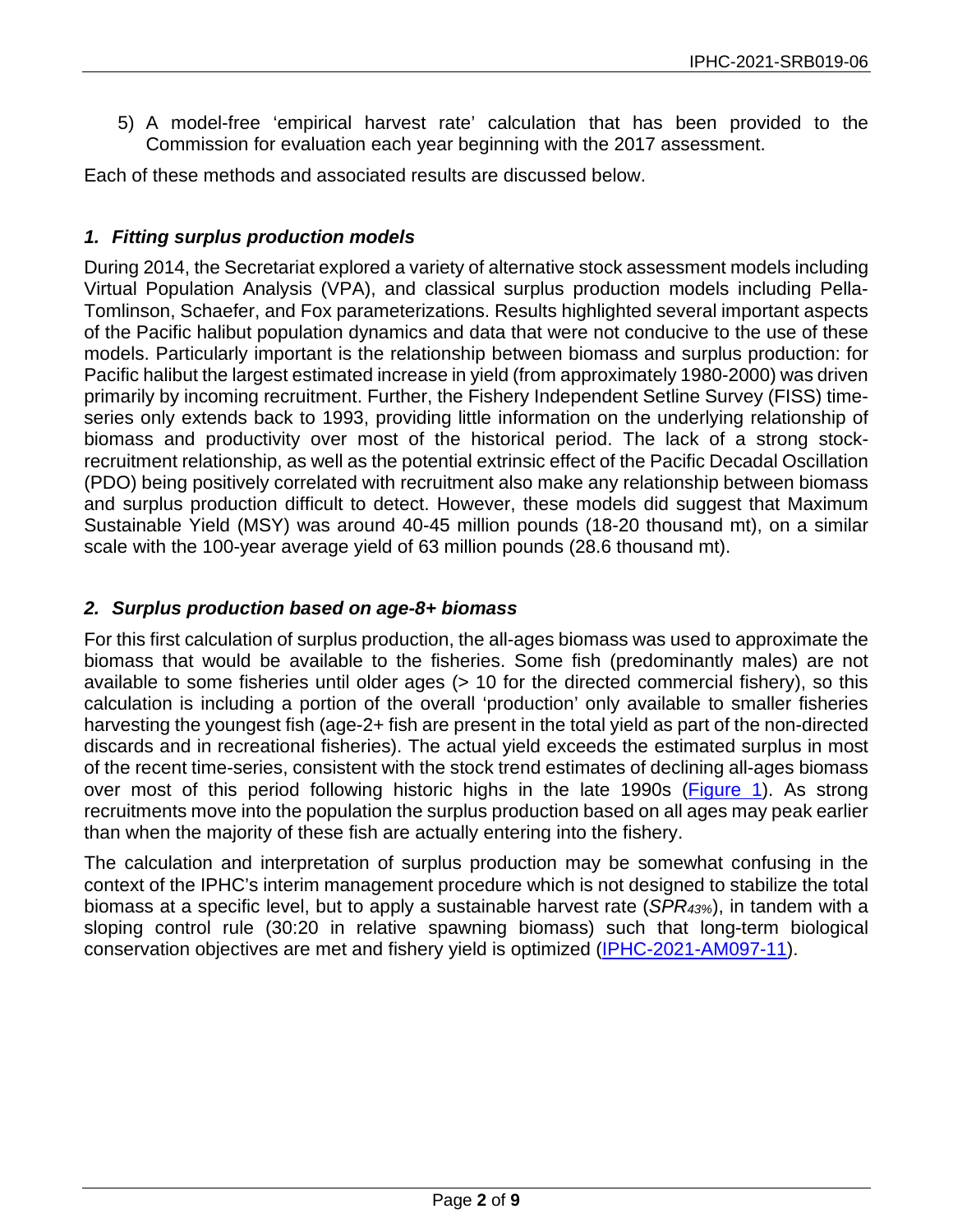

<span id="page-2-0"></span>Figure 1. Actual yield (line) and estimated surplus production based on the all-ages biomass (bars). Where the surplus production exceeds the yield the stock is estimated to have increased in that year.

## *3. Surplus production based on spawning biomass*

Following the same calculation used for total biomass, but instead using the spawning biomass to measure surplus production provides a smoother trend [\(Figure 2\)](#page-3-0). Periods of positive surplus production seen when using spawning biomass tend to lag those seen in total biomass (Figure [1\)](#page-2-0). Surplus production based on spawning biomass provides an interpretation that is perhaps more relevant to the Commission's management reference points. It is clear from these results that the fishery exceeded the surplus production in the spawning biomass from 1998-2010, a period of continuous stock decline. From 2011-2017 yield and surplus production were similar, and then surplus production has again been exceeded over 2018-2021. These results are consistent with the high probability of stock decline estimated in each year's stock assessment over this later period, and the Commission's decisions to follow a 'fishing-down' policy over this period, while maintaining the target harvest rate (*SPR46%*, and then *SPR43%* beginning in 2021).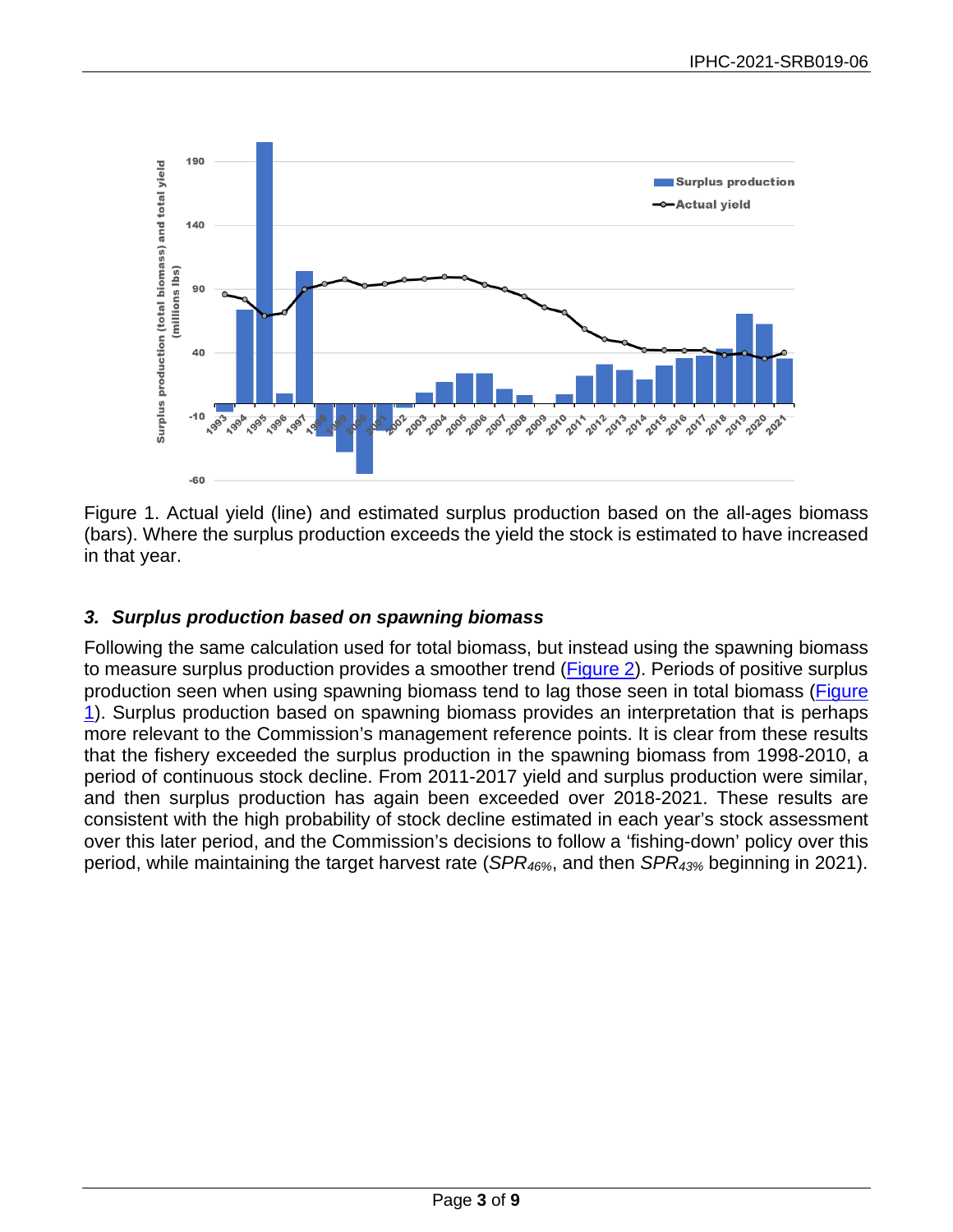

<span id="page-3-0"></span>Figure 2. Actual yield (line) and estimated surplus production based on the spawning biomass (bars). Where the surplus production exceeds the yield the stock is estimated to have increased in that year.

## *4. Decision table-based surplus production*

Beginning with the 2019 stock assessment the harvest decision table summarizing the results of the annual stock assessment has included a 3-year 'surplus production' calculation for comparison with other management alternatives [\(Table 1\)](#page-4-0). This calculation differs importantly from the annual surplus production described above in that it reports the yield (in TCEY and total mortality) that can be taken for the next 3 years that would result in an estimated 50% chance of decrease in spawning biomass. Thus, even though the Commission currently uses an annual mortality limit setting process, this column provides a projection of the yield available in the nearterm that would not adversely affect the spawning stock. Anecdotal response to this information indicates that it has been helpful as a comparison to the management procedure, and to put in context the yield that is set for the upcoming year.

Using the calculated probabilities in earlier harvest decision tables, an interpolation was made to approximate the 3-year surplus back to the 2012 stock assessment [\(Figure 4\)](#page-6-0). As the Commission did not use the TCEY prior to the 2017 stock assessment (providing the 2018 3 year calculation), the total mortality is used for comparison with more recent stock assessments. Similar to the one-year surplus calculations reported above, the yield approached parity with surplus production in 2015-2016 (noting that the three-year calculation is somewhat lower based on subsequent stock declines) and then has exceeded the 3-year surplus for 2017+.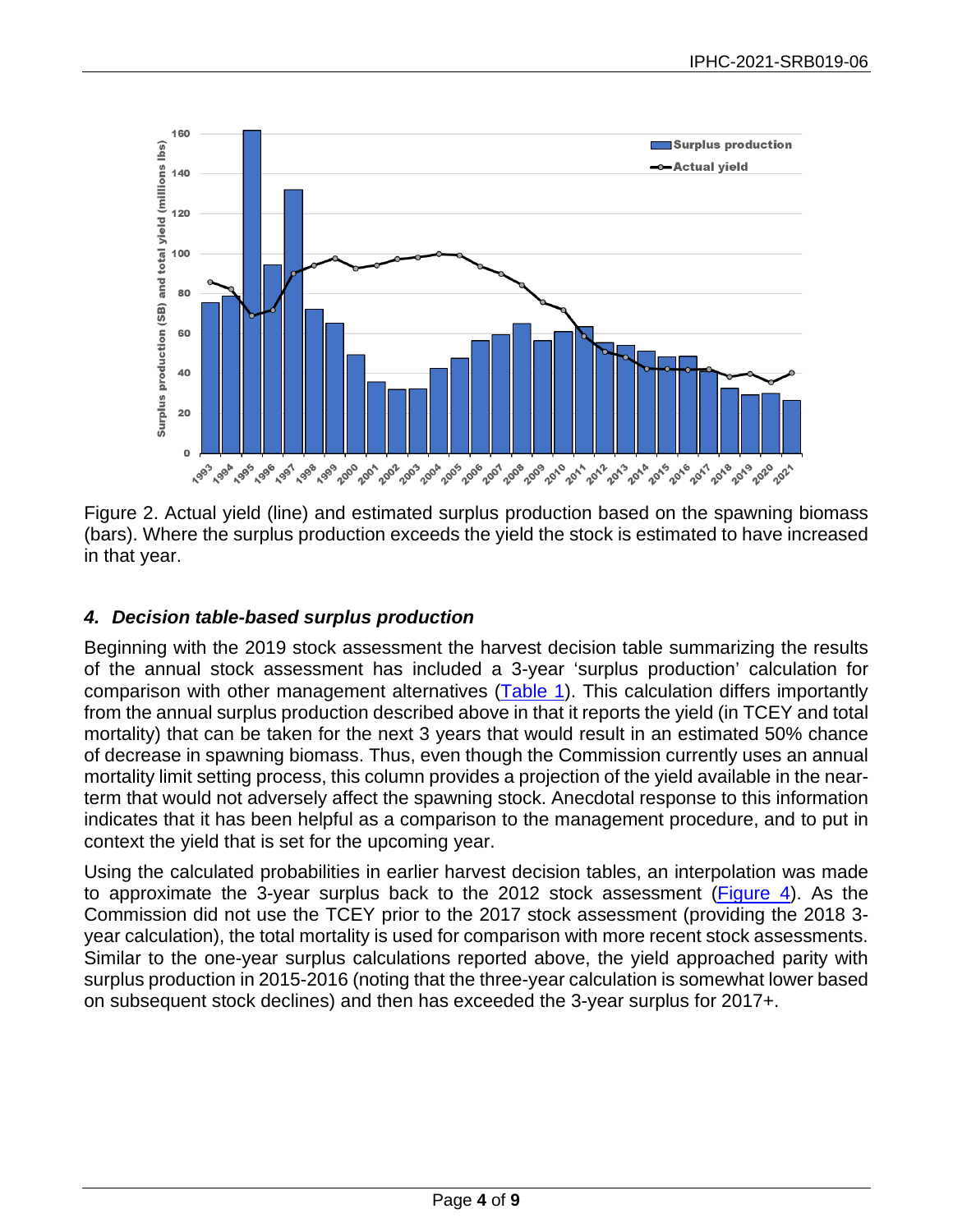<span id="page-4-0"></span>Table 1. Harvest decision table for 2021 mortality limits (provided at AM097; [IPHC-2021-AM097-](https://www.iphc.int/uploads/pdf/am/am097/iphc-2021-am097-08.pdf) [08\)](https://www.iphc.int/uploads/pdf/am/am097/iphc-2021-am097-08.pdf). Columns correspond to yield alternatives and rows to risk metrics. Values in the table represent the probability, in "times out of 100" (or percent chance) of a particular risk.

| <b>2021 Alternative</b>                      |         |                       | 3-Year<br><b>Surplus</b> |            | <b>Status</b><br>quo |            | Reference<br>$\pmb{F}_{\pmb{43\%}}$ |            |            |            |            |            |           |
|----------------------------------------------|---------|-----------------------|--------------------------|------------|----------------------|------------|-------------------------------------|------------|------------|------------|------------|------------|-----------|
| <b>Total mortality (M lb)</b>                |         |                       | 0.0                      | 25.7       | 36.8                 | 37.9       | 39.1                                | 40.3       | 41.5       | 42.9       | 44.1       | 61.3       |           |
| <b>TCEY (M Ib)</b>                           |         |                       | 0.0                      | 24.4       | 35.5                 | 36.6       | 37.8                                | 39.0       | 40.3       | 41.6       | 42.8       | 60.0       |           |
| 2021 fishing intensity                       |         |                       | $F_{100\%}$              | $F_{58\%}$ | $F_{46\%}$           | $F_{45\%}$ | $F_{44\%}$                          | $F_{43\%}$ | $F_{42\%}$ | $F_{41\%}$ | $F_{40\%}$ | $F_{30\%}$ |           |
| <b>Fishing intensity interval</b>            |         |                       |                          | 39-76%     | 29-65%               | 29-64%     | 28-63%                              | 27-62%     | 26-61%     | 26-60%     | 25-59%     | 18-49%     |           |
| <b>Stock Trend</b><br>(spawning biomass)     | in 2022 | is less than 2021     | $\leq 1$                 | 42         | 61                   | 62         | 64                                  | 65         | 66         | 67         | 69         | 82         | a         |
|                                              |         | is 5% less than 2021  | $1$                      | 7          | 32                   | 34         | 36                                  | 39         | 41         | 44         | 46         | 66         | b         |
|                                              | in 2023 | is less than 2021     | < 1                      | 51         | 62                   | 63         | 64                                  | 65         | 66         | 67         | 69         | 81         | c         |
|                                              |         | is 5% less than 2021  | $\leq$ 1                 | 32         | 53                   | 54         | 55                                  | 56         | 57         | 59         | 59         | 74         | d         |
|                                              | in 2024 | is less than 2021     | $1$                      | 50         | 60                   | 61         | 62                                  | 63         | 64         | 66         | 67         | 80         | е         |
|                                              |         | is 5% less than 2021  | $1$                      | 40         | 55                   | 56         | 57                                  | 57         | 58         | 59         | 60         | 74         | f         |
| <b>Stock Status</b><br>(Spawning biomass)    | in 2022 | is less than 30%      | 29                       | 35         | 39                   | 40         | 40                                  | 41         | 41         | 42         | 42         | 47         | g         |
|                                              |         | is less than 20%      | $1$                      | <1         | <1                   | <1         | 1                                   | 1          | 1          | 1          | 1          | 4          | h         |
|                                              | in 2023 | is less than 30%      | 23                       | 32         | 39                   | 40         | 40                                  | 41         | 42         | 43         | 43         | 49         | j.        |
|                                              |         | is less than 20%      | $1$                      | <1         | 2                    | 2          | 3                                   | з          | 4          | 5          | 5          | 19         | j         |
|                                              | in 2024 | is less than 30%      | 12                       | 29         | 38                   | 39         | 40                                  | 41         | 42         | 43         | 44         | 50         | k         |
|                                              |         | is less than 20%      | $1$                      | <1         | 4                    | 5          | 6                                   | 8          | 9          | 10         | 12         | 25         | п         |
| <b>Fishery Trend (TCEY)</b>                  | in 2022 | is less than 2021     | 0                        | 17         | 48                   | 49         | 50                                  | 50         | 50         | 51         | 51         | 77         | m         |
|                                              |         | is 10% less than 2021 | 0                        | 6          | 41                   | 44         | 46                                  | 48         | 49         | 50         | 50         | 63         | n         |
|                                              | in 2023 | is less than 2021     | 0                        | 21         | 49                   | 50         | 50                                  | 50         | 50         | 51         | 51         | 75         | $\bullet$ |
|                                              |         | is 10% less than 2021 | $\bf{0}$                 | 11         | 45                   | 47         | 48                                  | 49         | 50         | 50         | 50         | 64         | p         |
|                                              | in 2024 | is less than 2021     | 0                        | 23         | 49                   | 50         | 50                                  | 50         | 50         | 51         | 51         | 74         | q         |
|                                              |         | is 10% less than 2021 | $\bf{0}$                 | 13         | 47                   | 48         | 49                                  | 49         | 50         | 50         | 50         | 64         | r         |
| <b>Fishery Status</b><br>(Fishing intensity) | in 2021 | is above $F_{A3\%}$   | 0                        | 15         | 48                   | 49         | 50                                  | 50         | 50         | 51         | 51         | 78         | s         |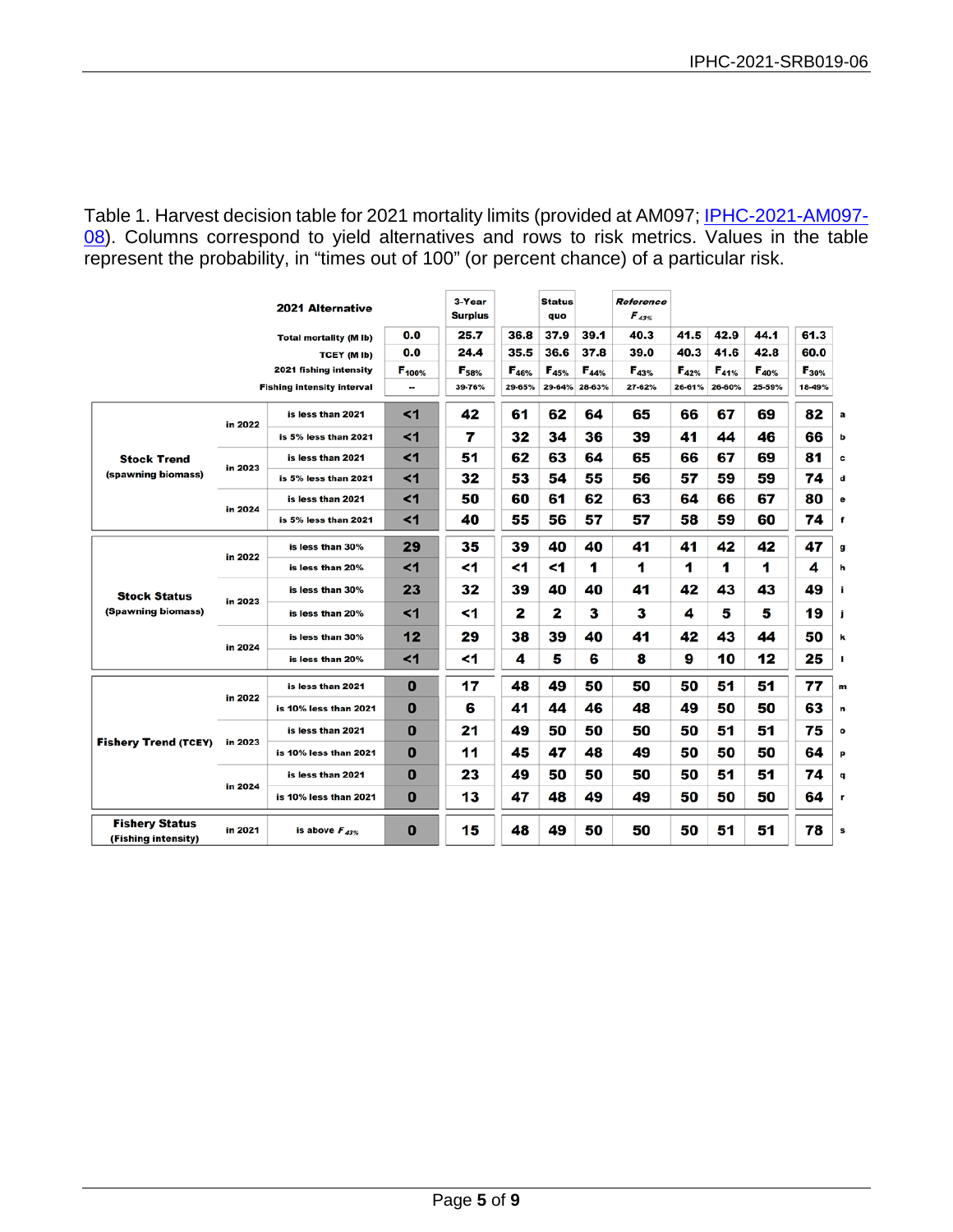

Figure 3. Actual yield (line) and 3-year projected surplus production based on the TCEY (orange bars) and total mortality (blue bars).

## *5. Empirical harvest rates*

Beginning in 2017, the Secretariat developed a model-free method to evaluate the relationship between FISS indices and fishing mortality. This simple method provides an empirical approach for evaluating relative harvest rates based solely on data (rather than stock assessment output). A measure of exploitation (*U*) in each year (*y*) and Biological Region (*r*) can be based on the O26 mortality (Pacific halibut >= 26 inches, 66 cm, in length; 'catch': *C*) and some measure of the biomass (*B*):

$$
U_{y,r} \sim \frac{C_{y,r}}{B_{y,r}}
$$

The biomass is a function of the modelled survey index (*I*) and an unknown catchability parameter (*q*):

$$
B_{y,r} = q_{y,r} \cdot I_{y,r}
$$

Finally, the survey index is a function of the modelled survey WPUE of all sizes of Pacific halibut (primarily O26), and the geographic extent (*A*) of each Biological Region:

$$
I_{y,r}=WPUE_{y,r}\cdot A_r
$$

O26 mortality is used in this calculation as it corresponds most closely to the TCEY, or the mortality limit set by the Commission. In this calculation, it is assumed that the catchability parameter is constant (or at least that variation is random) across years and among Biological Regions (note that the FISS timing and station-specific hook competition are already accounted for in the space-time modelling of WPUE; [IPHC-2021-AM097-07\)](https://www.iphc.int/uploads/pdf/am/am097/iphc-2021-am097-10.pdf). Since the absolute scale of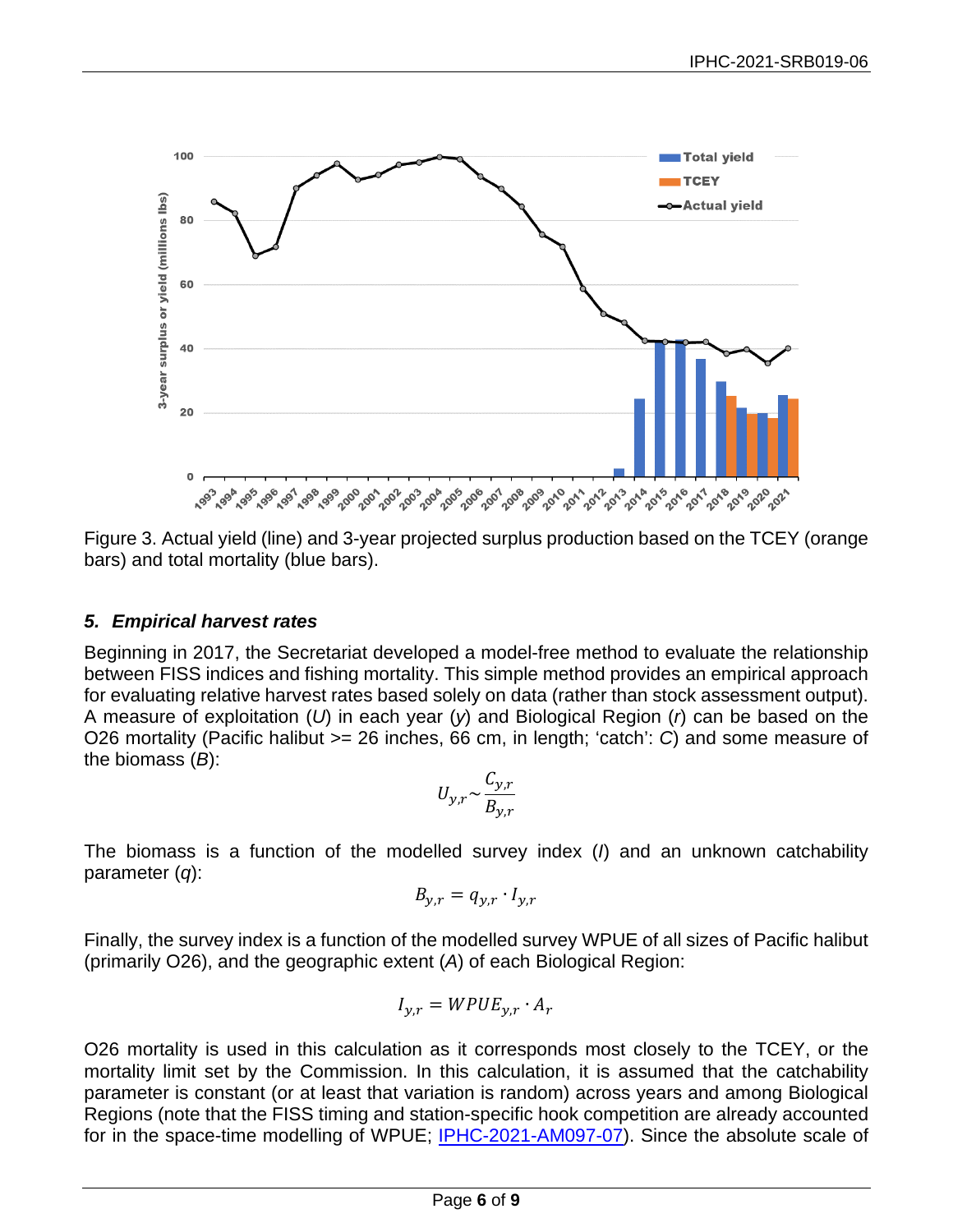the exploitation is unknown, an arbitrary scalar (*k*) is used to make the results easily interpretable, leaving the estimated relative exploitation  $(\widehat{U})$  as:

$$
\widehat{U}_{y,r} = \frac{C_{y,r}}{I_{y,r}} k
$$

An arbitrary value of *k* was used that resulted in the coastwide aggregate in the terminal year taking a value of 1.0. Much higher *U* values are estimated for Biological Region 2 than in other Regions; however, all Regions experienced peak harvest rates between 2003 and 2009 [\(Figure](#page-6-0)  [4\)](#page-6-0). The harvest rates in all Biological Regions were generally lower than most historical values over the period 2012 -2014, and then increased in Regions 2-3 during 2017-20. These coastwide results are generally consistent with those from the surplus production analyses described above, and also provide a corroboration of Region-specific harvest rate trends that does not rely on assessment model output.



<span id="page-6-0"></span>Figure 4. Empirical harvest rates from 1993-2020. All rates are relative to the coastwide aggregate in the terminal year (open bars), which is arbitrarily set equal to 1.0.

## **SOFTWARE UPDATES**

As described for SRB018, the stock synthesis software was updated in the spring of 2021 to version 3.30.16.02 [\(Methot Jr et al. 2020\)](#page-8-1), which resulted in no change to results, but an increase in model run times. A newer version (3.30.17.00) is now available [\(Methot Jr et al. 2021\)](#page-8-2). Updating to this version again produced no change in model results, but improved run times to be consistent with older versions and will be used for the 2021 stock assessment. Keeping the Pacific halibut assessment models current will make future transitions easier and facilitate development during the next full assessment.

## **ADDITIONAL STOCK ASSESSMENT DEVELOPMENT IN 2021**

During 2021 the Secretariat has begun exploration of marine mammal depredation reported in commercial fishery logbooks. New fields were included in the 2017 and 2018 fishery logbooks (depending on the IPHC Regulatory Area and whether a new log was requested/required) allowing for the documentation of marine mammal encounters (primarily orca and sperm whales)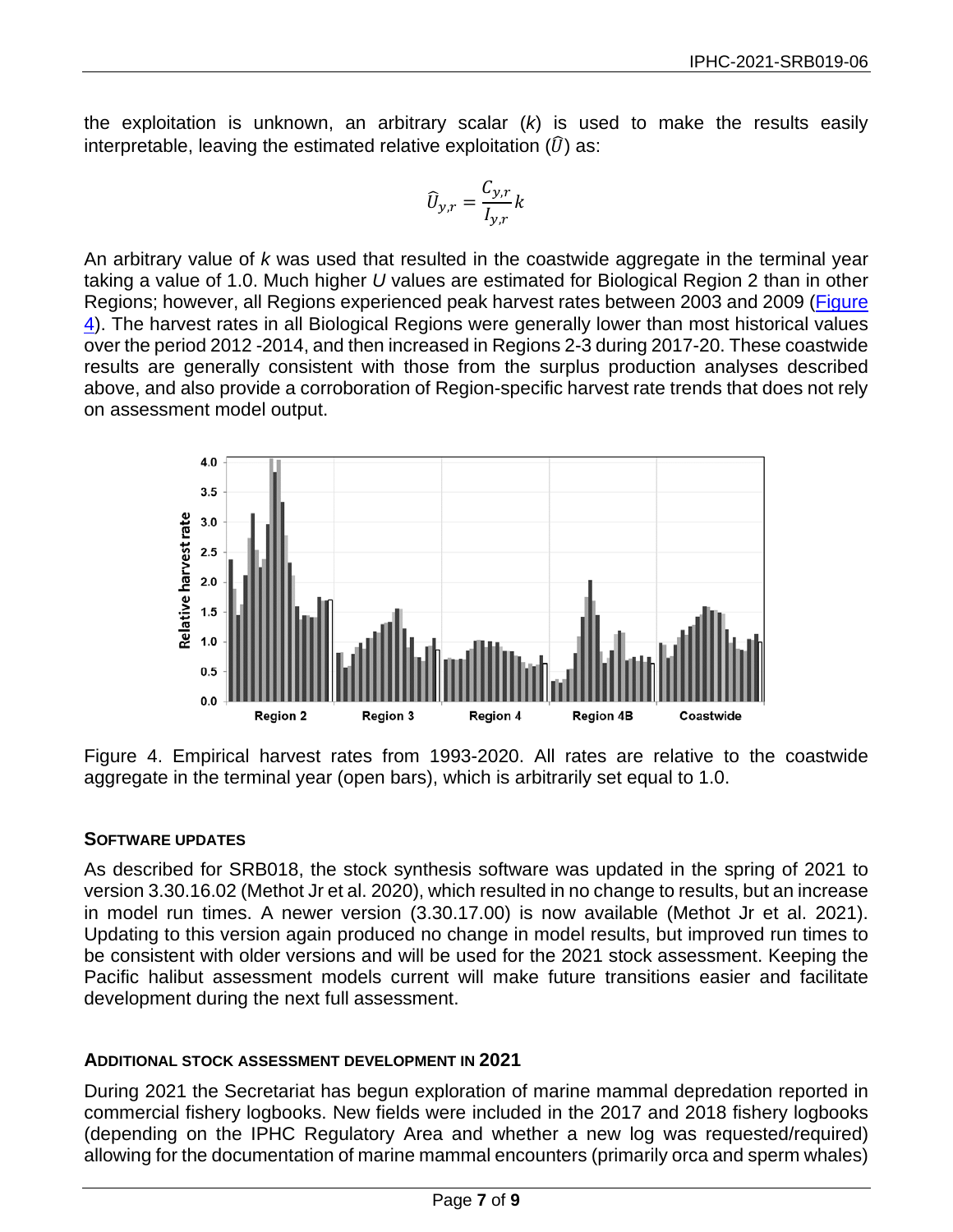during directed commercial Pacific halibut fishing. The specific information requested includes: the type and number of marine mammals observed (if any), and the type and extent of gear and/or catch damage observed (if any). Based on analysis of FISS data, gear or catch damage is often indicative of depredation. From these records it will be possible to estimate the frequency with which the directed commercial fishery is encountering marine mammals and therefore potentially experiencing depredation. They may also allow for the development of indicators of the degree of depredation that is occurring, including the change in Catch-Per-Unit-Effort (CPUE) relative to nearby fishing that occurred in the absence of whale activity. As these data have not been previously analyzed, an extensive effort is being made to evaluate the consistency and accuracy of the data collection, as well as the formatting of the information in IPHC databases. Preliminary results may be available for presentation at SRB019.

#### **PRELIMINARY DATA UPDATES**

No preliminary data were available from 2021 in time for inclusion in this document. Standard data sources that will be included in the final 2021 stock assessment include:

- 1) New modelled trend information from the 2021 FISS for all IPHC Regulatory Areas.
- 2) Age, length, individual weight, and average weight-at-age estimates from the 2021 FISS.
- 3) 2021 (and a small amount of 2020) Directed commercial fishery logbook trend information from all IPHC Regulatory Areas.
- 4) 2021 Directed commercial fishery biological sampling (age, length, individual weight, and average weight-at-age) from all IPHC Regulatory Areas.
- 5) Directed commercial fishery sex-ratio-at-age data from the 2020 fishery (extending the series to four years: 2017-2020) are anticipated to be available prior to SRB2019. Preliminary summary and models fitted to these data may be presented if time-permits.
- 6) Biological information (lengths and/or ages) from non-directed discards (all IPHC Regulatory Areas) and the recreational fishery (IPHC Regulatory Area 3A only) from 2020.
- 7) Updated mortality estimates from all sources for 2020 (where preliminary values were used) and estimates for all sources in 2021.

#### **RECOMMENDATION/S**

That the SRB:

- a) **NOTE** paper IPHC-2021-SRB019-06 which provides a response to requests from SRB018, and an update on model development for 2021.
- b) **RECOMMEND** any changes to be included in the final 2021 stock assessment to be completed for presentation at IM097, 30 November – 1 December 2021.
- c) **REQUEST** any further analyses to be provided at SRB020, June 2021.

#### **REFERENCES**

Hicks, A., Carpi, P., Stewart, I., and Berukoff, S. 2021. IPHC management strategy evaluation for Pacific halibut (*Hippoglossus stenolepis*). IPHC-2021-AM097-11. 49 p.